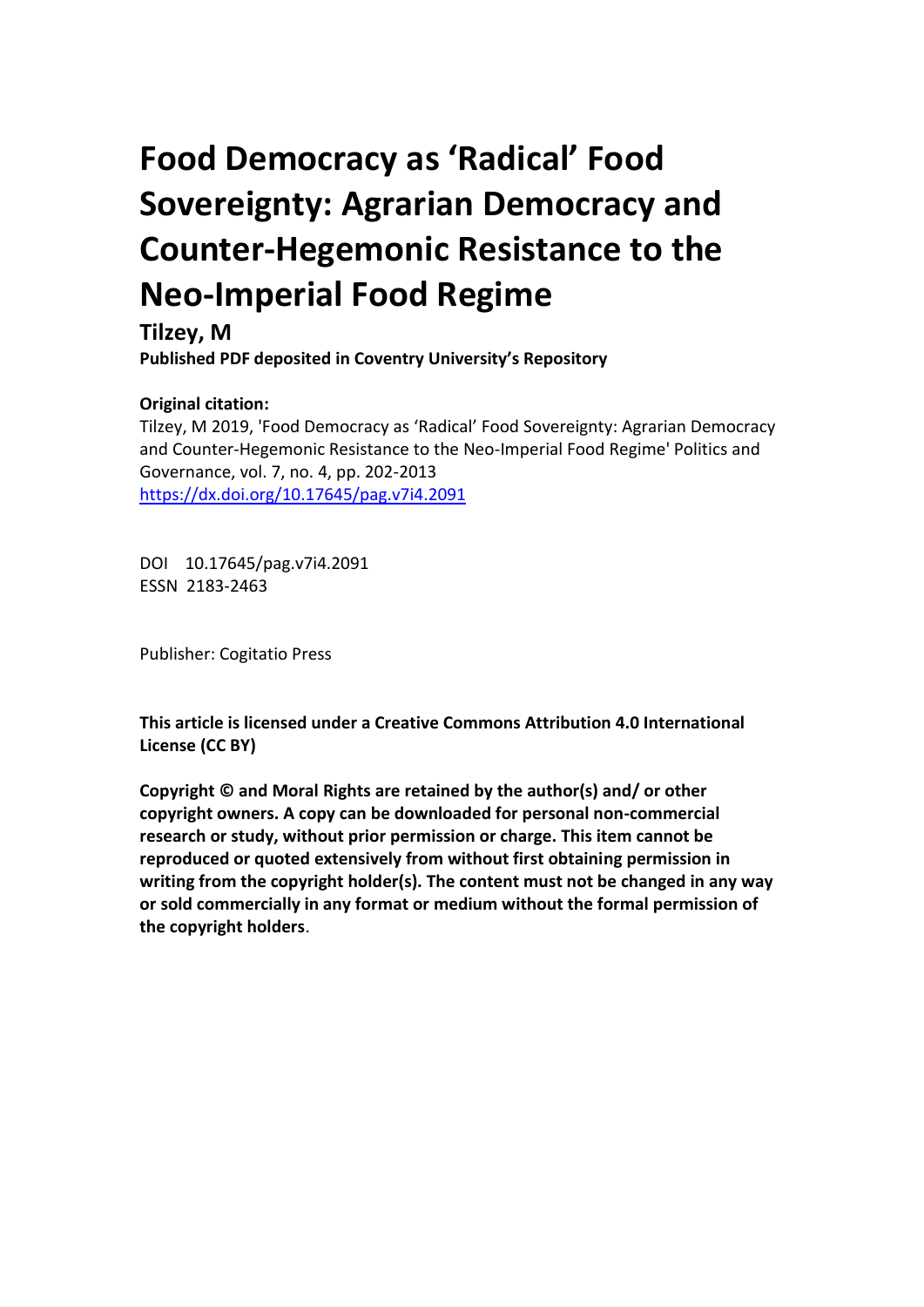<span id="page-1-0"></span>

**Politics and Governance (ISSN: 2183–2463) 2019, Volume 7, Issue 4, Pages 202–213 DOI: 10.17645/pag.v7i4.2091**

Article

# **Food Democracy as 'Radical' Food Sovereignty: Agrarian Democracy and Counter-Hegemonic Resistance to the Neo-Imperial Food Regime**

Mark Tilzey

Centre for Agroecology, Water and Resilience, Coventry University, Coventry, CV8 3LG, UK; E-Mail: mark.tilzey@coventry.ac.uk

Submitted: 15 March 2019 | Accepted: 24 July 2019 | Published: 28 October 2019

# **Abstract**

This article argues that a thoroughgoing and meaningful food democracy should entail something closely akin to 'radical' food sovereignty, a political programme which confronts the key social relational bases of capitalism. The latter comprise, in essence, 'primitive accumulation,' the alienability or commodification of land and other fundamental use values, and market dependence. A thoroughgoing food democracy of this kind thus challenges the structural separation of the 'economic' and 'political' spheres within capitalism and the modern state (the state-capital nexus), a separation which enables purely political rights and obligations ('political' freedom or formal democracy) whilst simultaneously leaving unconstrained the economic powers of capital and their operation through market dependence ('economic' unfreedom or the lack of substantive democracy). We argue that much 'food democracy' discourse remains confined to this level of 'political' freedom and that, if food sovereignty is to be realized, this movement needs to address 'economic' unfreedom, in other words, to subvert capitalist social-property relations. We argue further that the political economy of food constitutes but a subset of these wider social relations, such that substantive food democracy is seen here to entail, like 'radical' food sovereignty, an abrogation of the three pillars upholding capitalism (primitive accumulation, absolute property rights, market dependence) as an intrinsic part of a wider and more integrated movement towards *livelihood* sovereignty. We argue here that the abrogation of these conditions upholding the state-capital nexus constitutes an essential part of the transformation of capitalist social-property relations towards common 'ownership'―or, better, stewardship―of the means of livelihood, of which substantive food democracy is a key component.

#### **Keywords**

agrarian democracy; counter-hegemony; food democracy; food sovereignty

#### **Issue**

This article is part of the issue "New Perspectives on Food Democracy" edited by Basil Bornemann (University of Basel, Switzerland) and Sabine Weiland (Université Catholique de Lille, France).

© 2019 by the author; licensee Cogitatio (Lisbon, Portugal). This article is licensed under a Creative Commons Attribution 4.0 International License (CC BY).

# **1. Introduction**

This article contends that if food democracy is to realize its full potential, it should entail something closely akin to 'radical' food sovereignty. This represents a political programme which, actually or by implication, challenges the essential social relational foundations of capitalism. 'Radical' food sovereignty is here differentiated from 'progressive' food sovereignty, the latter having much in common with 'formal' food democracy and the current discourse of 'food as a commons' in its deficient

understanding of, most saliently, capitalism, the state, and class (see for discussion of food democracy and 'food as a commons': Vivero-Pol, Ferrando, de Schutter, & Mattei, 2019; see for discussion of 'radical' and 'progressive' food sovereignty: Holt-Gimenez & Shattuck, 2011; Tilzey, 2017, 2018). The key social relational foundations of capitalism comprise 'primitive accumulation'―which entails the commodification of labour power attendant on the expropriation of producers from their means of production―, the alienability or commodification of land and other fundamental use values―the conferral of ab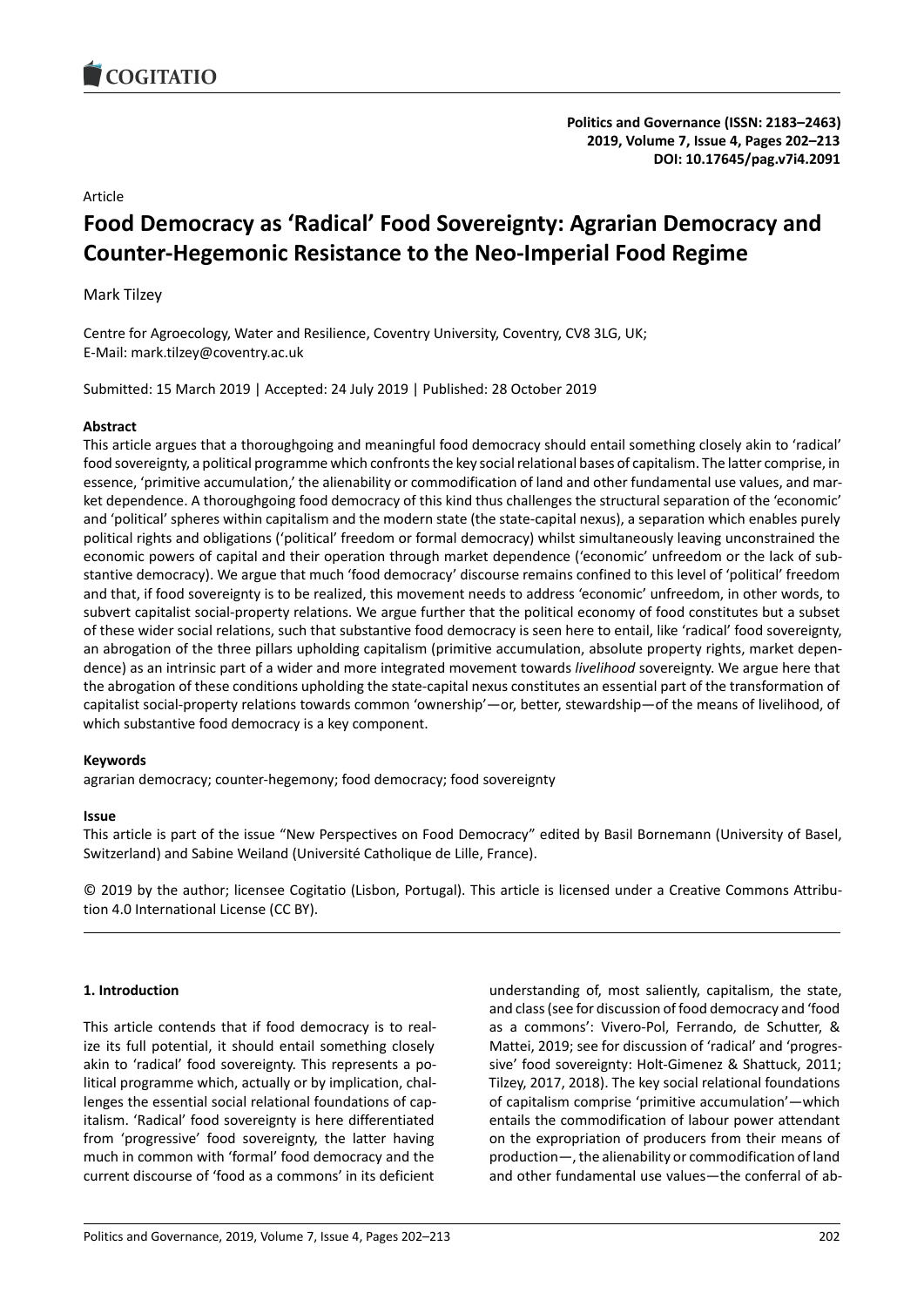solute property rights over land and other fundamental use values necessary for human existence―, and market dependence―dependence on the capitalist market in order to secure the means of livelihood. Our model of food democracy thus throws into question the structural separation of the 'economic' and 'political' spheres within capitalism and the modern state (the state-capital nexus). This duality confers purely political rights and obligations ('political' freedom or *formal* democracy) whilst simultaneously exempting from constraint the economic powers of capital and their operation through market dependence ('economic' unfreedom or the lack of *substantive* democracy; see Tilzey, 2017, 2018, for further details).

We contend that prevalent 'food democracy' (and closely related 'food as a commons') discourse remains limited to this level of 'political' freedom (see for overviews Hassanein, 2008; Vivero-Pol et al., 2019). We suggest that food democracy in this form needs, therefore, to widen its remit to address 'economic' unfreedom, in other words to subvert capitalist social-property relations, if food sovereignty is ever to become reality. We argue further that the political economy of food comprises but a part of these wider social relations. In this way, substantive food democracy is considered here to require, like 'radical' food sovereignty, an abrogation of the three supporting pillars capitalism (primitive accumulation, absolute property rights, market dependence), an integral element in a broader and more coherent movement towards *livelihood* sovereignty (Tilzey, 2018). We contend that the demolition of these pillars upholding the state-capital nexus represents a key element of the transformation of capitalist social-property relations towards common 'ownership'―or, better, stewardship―of the means of livelihood, of which substantive food democracy is a key component. Here we should note that 'stewardship' implies a relation of guardianship towards the means of livelihood, abrogating thereby notions of absolute property rights, or complete dominion, over nature and other members of society.

In exploring the discourse of food democracy, this article deploys a theoretical perspective which integrates political Marxism (Brenner, 1985; Wood, 1995), neo-Gramscian international political economy (Bieler & Morton, 2004; Cox, 1993), regulation theory (Boyer & Saillard, 2002; Jessop & Sum, 2013), and Poulantzian state theory (Poulantzas, 1978). The article also has affinities with the important work on imperialism and sub-imperialism of Ruy Mauro Marini (see Marini, 1972, 1973). This approach stands in contrast to 'populism' in agrarian political theory, represented by McMichael (2013) and van der Ploeg (2008), for example, the latter having strong affinities with 'formal' food democracy. This 'populism,' like 'formal' food democracy, is characterized by an elision of class (particularly in respect of class differentiation amongst the 'peasantry'), a radical under-theorization of the state, and assumptions regarding the full trans-nationalization and unity of capital. This article does concur with agrarian 'populism,' however,

in its concern for the ecological dimension and its advocacy of agroecology (Altieri & Toledo, 2011) and food sovereignty—the latter, though, on its 'radical' definition (see Tilzey, 2018, for full elaboration of an ecological perspective as political ecology). It stands also in contrast to 'orthodox' Marxism, represented for example by Bernstein (2010) and Jansen (2015), characterized by its class reductionism, its instrumentalist view of the state, its reification of developmentalism, and its failure to comprehend the profound importance of the ecological dimension.

Deploying this approach, we suggest that food democracy remains inadequate to its task if it fails to address the social-property relations underpinning capitalist food regimes; and that its singular focus on 'democracy' (the reified sphere of 'politics') rather than addressing political economy (the dialectical relation between the 'political' and the 'economic') is symptomatic of its differential locus in the global North, and its association with 'progressive', rather than 'radical,' food sovereignty (see Tilzey, 2017). The former assumes that food democracy is somehow 'beyond class' other than in terms of the simplistic binary between the 'empire' of the 'corporate' food regime and the 'multitude' of civil society. We emphasize that the term 'class' is deployed in this article, by contrast, in a non-reductive sense, whereby power relations and exploitation may be expressed and take place through class, ethnic, racial, gender, religious, etc. categories. It is also to recognize that 'objective' class position may not translate into 'subjective' class positionality, and that the latter can only be understood through the ways that exploitation and discrimination are *actually* experienced and understood by actors, as expressed in terms of 'cultural politics.' Such a non-reductive understanding of class follows in the political and cultural traditions of Marxian thinking exemplified by, for example, Gramsci (1971) and Thompson (1991). Accordingly, we maintain that 'class struggle' remains fundamental to the dynamics of the state-capital nexus and its food regimes, and to the possibility of its subversion, not by the 'multitude' as a generality, but rather by particular classes which, located overwhelmingly in the global South, have undergone least absorption into the economic and political structures of liberal democracy.

If not the 'multitude' of civil society, then, which social interests and forces are likely to advocate and carry through such a programme of 'radical' food sovereignty (which we might otherwise term substantive food democracy, agrarian democracy, or, more integrally, livelihood sovereignty)? We argue that such interests and forces comprise in the main the 'precariat' of the global South―the middle/lower peasantry, informal sector workers, and indigenous groups. Unlike the majority in the global North (and selectively in the BRICS sub-imperium), whose consumer lifestyles are sustained actually, or integrated normatively, into the capitalist 'imperial mode of living' (a neo-imperial relation with the global South; Brand & Wissen, 2018) and into the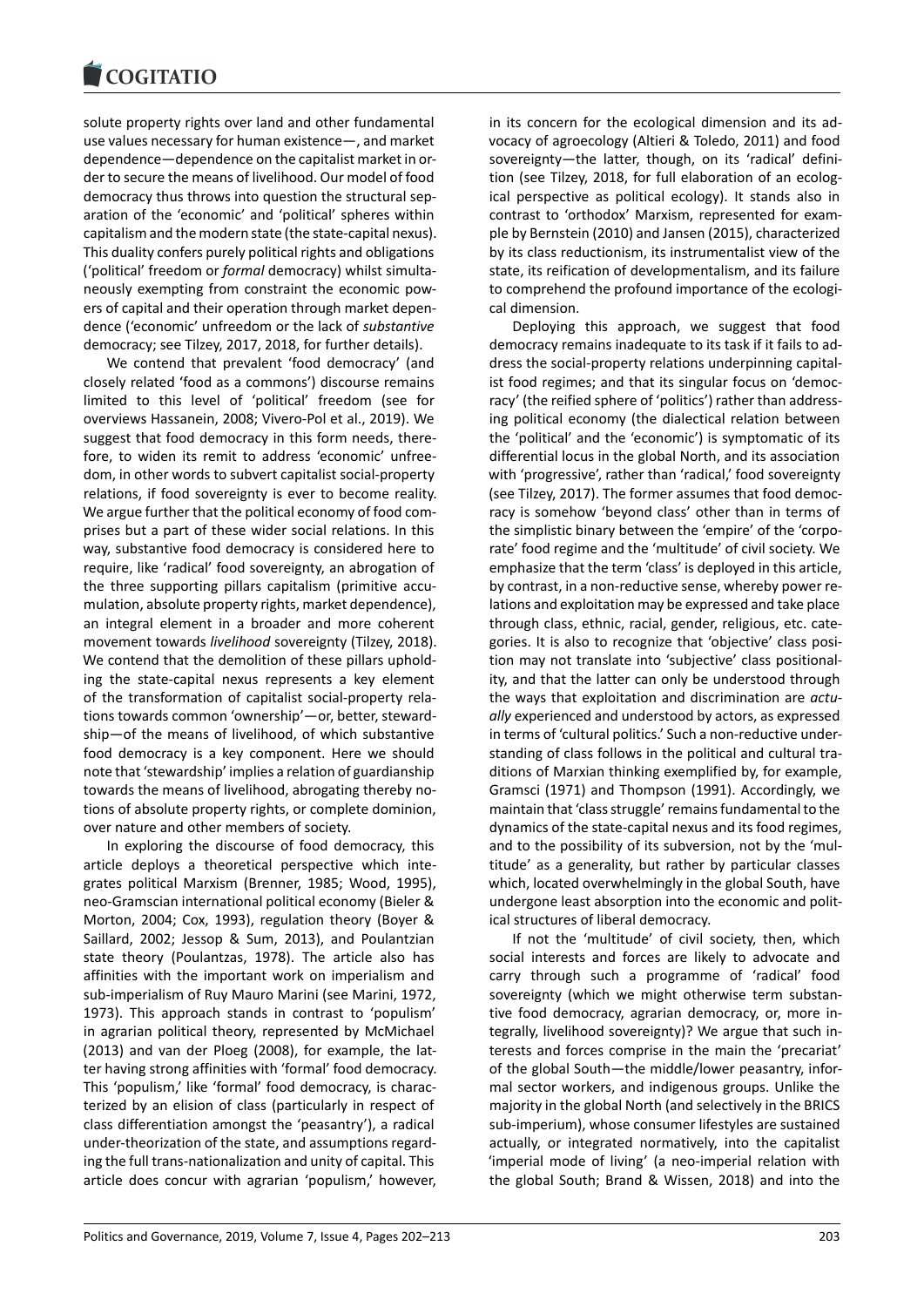

norms of liberal democracy, this Southern precariat increasingly sees little hope of salvation in capitalist 'development' or in the machinations of 'representative' democracy (the term 'neo-imperial' represents the application of neoliberal policies in the global South under the auspices of imperial powers and collaborating Southern elites. The terms 'neo-imperial' and 'neoliberal' can in this article be treated, therefore, as virtual synonyms). It seeks, therefore, an alternative future premised on land redistribution, agroecological production to meet fundamental social needs, and participative democracy (see Intriago, Gortaire Amézcua, Bravo, & O'Connell, 2017; Tilzey, 2019a). Such a view is captured in the Andean concept of *buen vivir* (Giunta, 2014; Intriago et al., 2017). This approach combines the need to address both the discursive and the material (social property relations; the 'political' and the 'economic') bases of oppression and marginalization in order to secure livelihood sovereignty. The approach in this article, then, comprises both analytics of the state-capital nexus and its food regimes through an ontology of political ecology (Tilzey, 2018), and explores reflexive politics as a 'political (agro)ecology of praxis.' The latter is the translation of this political ecological ontology, through agroecology, into a programme political action. This analytical frame and exploration of praxis as counter-hegemonic resistance are examined in relation to Latin America, and Bolivia and Ecuador particularly. In these latter states, the peasantry and indigenous groups were instrumental in overturning neoliberalism in the 1990s and 2000s, only to have their programme of 'radical' food sovereignty subsequently co-opted and subverted by reformist capitalism and liberal democracy. The ongoing dynamics of resistance, and the prospects for substantive food democracy as 'radical' food sovereignty in these two states, are explored in the latter part of the article.

# **2. The Shortcomings of 'Formal' Food Democracy**

The imaginary of 'formal' food democracy differs from the discourse on the Right to Food, from which it in part arises, in its specific identification of the putative causal basis of the lack of this 'right.' This causal basis, it asserts, arises from the fact that capitalist economies, or, more specifically, the 'corporate' food regime (McMichael, 2013), have, since the 1980s, increasingly constrained the democratic capacity of liberal states, and popular demands cannot be reconciled with what is assumed by its proponents to be a state-market duopoly (see Hassanein, 2008; Vivero-Pol et al., 2019; see below for critique of this binary view of the 'state' and 'market'). 'Formal' food democracy 'scrutinizes the constitutional surface of the liberal state' (Holt-Gimenez & van Lammeren, 2019, p. 320) under which 'corporate actors' are assumed to be the primary architects of what elsewhere has been termed the 'neoliberal' food regime (Tilzey, 2019b). In order to address this assumed co-optation of the 'state' by 'corporate actors,' 'formal' food democracy envisions

a broader 'communicative realm' not confined to liberal constitutionalism, but focused rather on the way 'discursive sources of order' can influence governance (Dryzek, 2000). 'Food democracy is about citizens…being afforded an equal opportunity to participate in decisions that affect them' (Hassanein, 2008, p. 287) where these relate to food and food policy. 'Formal' food democracy thus proposes 'discursive democracy' in which 'citizens' or 'civil actors' (part of an undifferentiated 'multitude') democratize governance by contesting established conventions and influencing decision-making bodies through deliberative, rather than electoral, means (Holt-Gimenez & van Lammeren, 2019).

The challenge for proponents of 'formal' food democracy, then, is somehow to *discursively* construct a different food regime, proposed to comprise elements of socialization, de-commodification, localization, 'commoning', etc. (Vivero-Pol et al., 2019), when in reality this requires *material* as well as discursive transformation away from capitalist social-property relations. Moreover, this is supposed to occur within a political structure of liberal democracy that is actually the integral counterpart of capitalist relations of production, founded on individual rights and private property (the state-capital nexus; Tilzey, 2019b). For 'formal' food democracy, it is supposed that the discursive revalorization of food, involving inter alia the ideological rejection of food as a 'pure commodity' (neglecting, thereby, the material and class predicates of food as commodity), enables a diversity of actors to come together so that, once enlightened with the rationale of 'food democracy,' they assume agency as 'food citizens' (Holt-Gimenez & van Lammeren, 2019; Vivero-Pol, 2017). This assumes that agents can engage in 'pure agency' abstracted from their own structured positions and without transforming the social-property relations which underpin the state-capital nexus. A more nuanced approach would be to understand that agents act within and upon pre-given structural constraints and opportunities rather than being somehow autonomous from them. This view is captured in the notion of 'structured agency' (Potter & Tilzey, 2005) and in the 'strategic relational approach' (Jessop, 2005). In its voluntarism, 'formal' food democracy thus dichotomizes 'positionality,' an agent's 'subjective' view on an issue, from 'class position,' an agent's 'objective' capacity or ability to transform structures to conform with this view, the latter in fact no longer recognized as an issue in the post-structural problematic of the 'new social movements.' This is analogous to the difference between a formal 'right to benefit' and a substantive 'ability to benefit' (Ribot & Peluso, 2003).

The shift from liberal constitutionalism to the reflexive agency of civil actors embodied in 'formal' food democracy is illustrated by the proposal for 'tricentric governance' whereby 'self-regulated, civic collective actions for food' acquire increased purchase over 'state' and 'market' (Vivero-Pol, 2017, 2019). Tricentric governance putatively rebalances the relative influence between 'state,' 'economy' and civil actions through the re-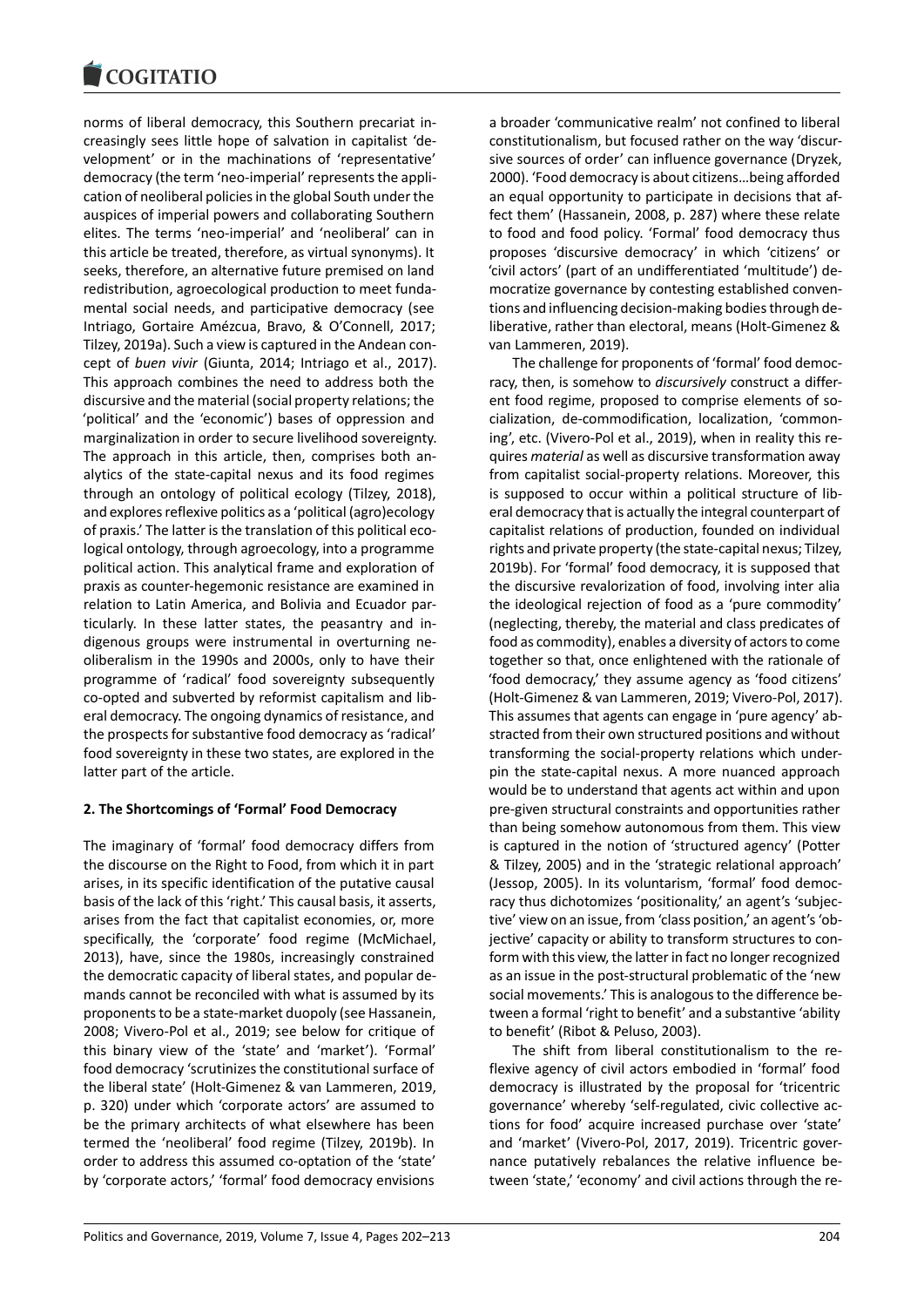

appropriation of public space from the first two in favour of the third, with civil actors assuming an agency of their own. In this way, a 'mounting force of citizens' actions to reclaim food' pressurizes the 'state' to shift from facilitator of capitalist 'accumulation through enclosure' to regulator of the same, and provider of enabling frameworks for food citizens. Thus, during this envisioned transition towards a new food regime, the 'state' is enjoined to provide incentives and enabling frameworks, such as basic food entitlement and food security floors, support for alternative initiatives for food production and food sharing at local scales, all effectively scaling back the jurisdiction of both 'state' and 'market' (Holt-Gimenez & van Lammeren, 2019; Vivero-Pol, 2019). According to this 'tricentric governance' model, self-organized groups under self-negotiated rule develop 'food democracies,' operating through 'nodes' of connected but autonomous food centres, attaining free association between producers and consumers (Caffentzis, 2010). At this point, the role of the 'state' as regulator and provider of enabling frameworks can diminish and both 'states' and 'markets' are demoted to simply one of many ways of allocating resources.

The concept of tricentric governance within 'formal' food democracy thus deploys an imaginary in which the valuation of food as a common good unites otherwise disparate actors within and across nation-states and the global North–South divide (the 'multitude'), elevating food, in effect, above the capitalist mode of production in which it is currently embedded (Vivero-Pol et al., 2019). This narrative thus proposes that, were food *considered* to be subject to this deeper discursive democracy, the global food system, together with capitalism, *would* change (Vivero-Pol, 2017). In other words, the extraordinary agency for change assumed by food democracy advocates arises from the 'unforced force of the better argument' alone (Habermas, 1996, p. 306). Thus, it is asserted that the ideational power of discursive democracy alone is a sufficient propellant to reconfigure the neoliberal food regime's governance structure.

Salient amongst the shortcomings of 'formal' food democracy as described above is the assumption that discursive, deliberative democracy alone will engender a transformation towards more socially and ecologically sustainable forms of production, with the principal political agent here being the global Northern 'eater' or food citizen (Hassanein, 2008; Holt-Gimenez & van Lammeren, 2019). Symptomatically, it is democratic force of argument alone, dissociated from questions of the ownership of, and access to, the means of production or of the necessary redistribution of these means, which is identified as the means to secure transformational change. This assertion is in itself an inherently liberal and 'postmodern' conception, drawing on the favoured 'post-Marxist' thinking of Polanyi (1957; see Tilzey, 2017, for extended critique of Polanyi) and Hardt and Negri (2000). As we shall suggest below, it is no accident that this particular imaginary of change should be associated with

the global North, where affluence, increasingly dependent on exploitation of the South, permits the educational, employment, welfare, and wider citizenship benefits which permit positionality to be (relatively) divorced from class position and from the wider material predicates that enable such 'reflexive citizenship.' In other words, affluence may afford the insulation from the 'dull compulsion of the economic' which enables agents to (relatively) divorce their views as 'citizens' (positionality) from their immediate interests in the capitalist mode of production from which that very affluence derives (class position). By dissociating discursive democratic change from the need to address social-property relations upheld by the state-capital nexus, 'formal' food democracy effectively leaves much of capital's power intact (Holt-Gimenez & van Lammeren, 2019). By the same token, this elevation of citizen positionality at the expense of class position as in the notion of the 'multitude,' obscures difference and embedded asymmetries, serving only to reproduce them. This is particularly true of the profound asymmetries between North and South, which asserted commonalities of 'citizen interest' serve to disguise and therefore perpetuate.

In short, 'formal' food democracy remains ensnared in a symptomatically Northern preoccupation with 'right to benefit,' thereby ignoring the material predicates of the 'ability to benefit' (Ribot & Peluso, 2003). In other words, abilities to benefit from institutions and resources are shaped by class and wider social-property relations instantiated in the state-capital nexus. Recognition of this fact requires a shift from 'formal' to 'substantive' food democracy. Such 'substantive democracy' has certain similarities with Bornemann and Weiland's discussion of different and complementary forms of empowerment which are 'concerned with the development of different forms of political power that, in turn, are related to different democratic principles, such as participation ("power to"), deliberation ("power with") and representation ("power over"). Thus, empowerment is not as such democratic; rather, empowerment is a process of power generation that creates the conditions for democracy.' (Bornemann & Weiland, 2019, p. 108). 'Formal' food democracy, by contrast, conflates discourse, democracy, and equality, obstructing their strategic relational assessment. Subverting the neoliberal food regime requires the de-commodification and dismantling of the key *structural* (not merely discursive) underpinnings of capitalist social-property relations (see below). In other words, constructing an anti-capitalist food regime, or 'substantive' food democracy, will be predicated on 'class struggle' (Federici & Caffentzis, 2014; Tilzey, 2019b).

The deficiencies of 'formal' (or 'progressive,' rather than 'radical') food democracy may thus be summarized as follows:

First, it reifies the 'political' and focuses on discursive elements, while neglecting the social-property relations underlying capitalism―i.e., it focuses on the 'demo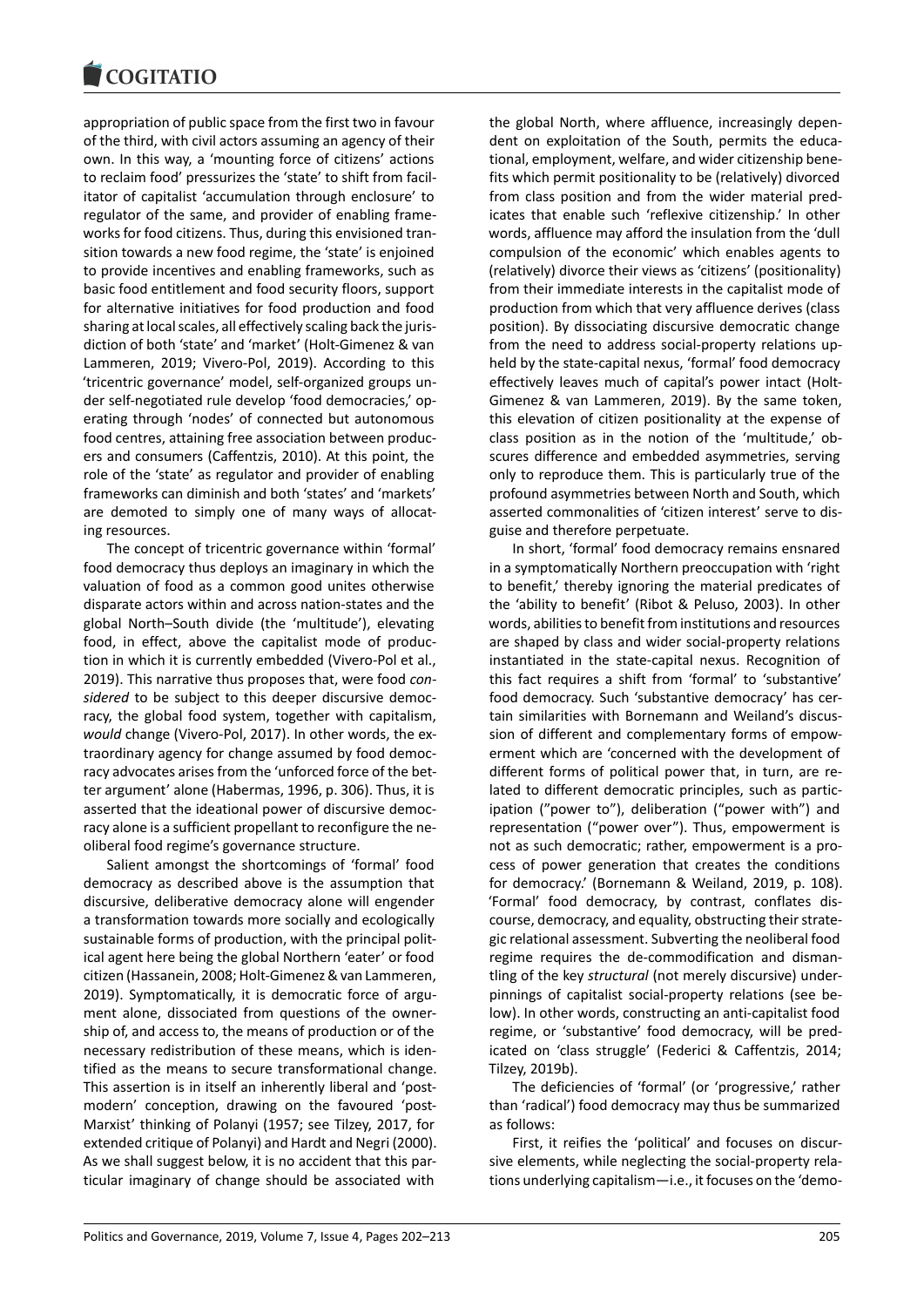**COGITATIO** 

cratic deficit' to the neglect of 'relations of production and exploitation.'

Second, it has no, or an inadequate, theory of the state, this being seen in essentialist terms usually as an institution opposed to the 'market,' reflecting simplistically the 'will of the people,' rather than as a 'social relation reflecting the balance of class interests in society.'

Third, and relatedly, it has no, or a deficient, understanding of 'class' and 'class struggle,' it being assumed that somehow 'civil society' and 'democracy' have moved 'beyond class' in the manner of the 'new social movements.'

Fourth, again relatedly, it holds a binary view of contestation between the 'multitude' of civil society versus the 'corporate' food regime, in which the 'state' is called upon to 'regulate' the latter and 'protect' the former in Polanyian fashion. This reflects an undifferentiated view of what is actually class-bound society, an inadequate theory of the state (see above), and a simplistic view of capital as being undifferentiated and wholly transnational in orientation.

Fifth, it demonstrates an almost complete lack of awareness of the differentiation of the capitalist world system into an imperium (the global North) and a periphery (the global South), whereby the former, particularly under the 'new imperialism' of neoliberalism, is able to sustain consumer, welfare, and liberal democratic benefits at the expense of the latter, whence the bulk of primary commodities and surplus value is now extracted as 'cheaps.' By contrast, it is commonly assumed by 'progressives' and advocates of 'formal' food democracy, that the 'multitude' in general, North and South, is equally subject to the predations of the 'corporate' food regime and requires a similar response by the 'state' or by 'supra-state' institutions.

Sixth, it elevates initiatives in 'food democracy' to the status of serious challenges to neoliberalism/capitalism, when more frequently these merely subsist in the interstices of capitalism and may, indeed, conform to the process of neoliberal 'de-statization,' whereby the state-capital nexus encourages the devolution and divestment of former state responsibilities to communityled schemes.

# **3. Defining a Theoretical Basis for 'Radical' Food Democracy (as Food Sovereignty) and Understanding the Causal Basis of 'Formal' Food Democracy**

In order to define both the 'political' and 'economic' bases for 'radical' food democracy, we need to understand the nature of the entities which require subversion to achieve this end, together with the nature of the (class) agents/agency that might be able to bring this about. This requires us to develop a much more sophisticated understanding of capitalism, state, and class than is deployed by proponents of 'formal' food democracy. In terms of capitalism and the modern state, we need to understand the twin aspects of this relation

that enable us to make sense of both entities in their dialectical co-constitution: The 'separation in unity' of the institutional spheres of the 'economy' and 'polity,' and the complementary accumulation and legitimation functions of the state in relation to capital as defined, helpfully, by regulation theory (Boyer & Saillard, 2002). 'Progressives' and 'formal' food democracy advocates deploy a dichotomous, rather than dialectical, understanding of the state-capital relation, with both entities reified and de-historicised. We suggest that an understanding of the state-capital relation needs to go far deeper than this, however. Following Poulantzas (1978), it is more helpful to see the state, given the lack of 'extraeconomic' influence that individual capitals can exert, as providing the *essential* institutional space for various fractions of the capitalist class, in addition possibly to other classes, to come together to form longerterm strategies and alliances whilst, simultaneously, the state disorganises non-capitalist classes through various means of co-optation and division. The state, also for reasons of legitimation, must, additionally, be 'relatively autonomous' from the interests and demands of particular fractions of capital, and even from capital 'in general.' So, as Poulantzas (1978) suggests, the state represents the condensation of the balance of class forces in society. For advocates of 'formal' food democracy, by contrast, capital is a unitary entity, bereft of specific class and class fractional content. This is counter-posed to a 'state,' a content-less abstraction which apparently represents, without mediation, the position of a generalised counter-movement. This aligns with a Polanyian (Polanyi, 1957), indeed neoclassical, conception of the state and capital as essentialised and opposed entities.

We suggest, therefore, that the modern state is better conceptualised as itself a social relation. That is, an arena or container (the state-capital nexus; Taylor, 1994; van Apeldoorn, de Graaff, & Overbeek, 2012), within which class contestation and compromise is played out, principally to secure the material and ideological reproduction of the hegemonic fractions of capital, even where these may be transnational in orientation. Thus, within capitalism, the institutionally separated spheres of the 'political' and the 'economic' are *dialectically* cognate and implied, with their very 'separation in unity' a consequence of the commodification of labour power and the establishment of absolute property rights in the means of production. At the same time, the modern state acquires a strategic 'political' role which the individual capitalist cannot fulfil. The state was instrumental in effecting the process of 'primitive accumulation' which created a proletariat 'free' to sell its labour power to the capitalist (Perelman, 2000), in other words, of founding the material and class relations (socialproperty relations) on which capitalism is founded. Once capitalism was installed, the state deployed its power further to maintain and guarantee absolute property rights by the capitalist class, and to institute and support regimes of work discipline required by this new mode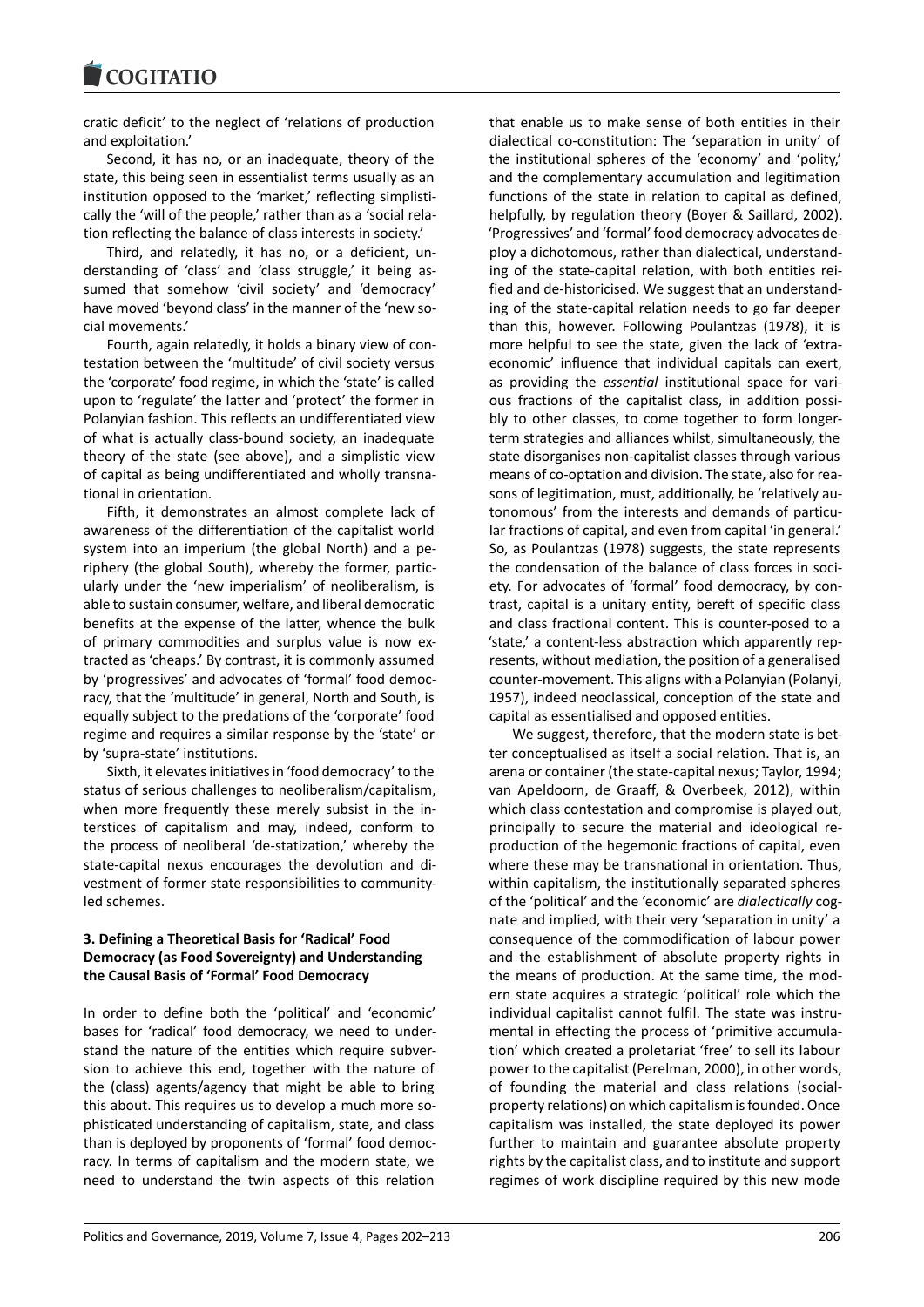(Wolf, 1982, p. 100). The modern state also assumed the essential role of arbitrating and managing contestation between fractions of capital (inter-capitalist competition), and between capitalists and its labour force, and of representing the interests of capital in the international arena.

This also points to the vital importance of class interests in the dynamics of food regimes, one which confounds the 'formal' food democracy assumption regarding a simple binary of 'civil society,' acting 'beyond' class, in opposition to 'corporate' interests. The reality is that the interests being deployed in food system dynamics are much more differentiated and class-bound than is implied in this binary assumption. In fact, the prime mover in the formation and reproduction of food regimes is the social-property (class) relations in the hegemonic state (in the world system) and the international articulation of these relations with receptive and complementary class interests in other states (Tilzey, 2019b).

This understanding of the capital-state-class relation makes it clear that liberal democracy, or even deeper forms of democracy where confined to the discursive or 'political' level, mask more profound forms of unfreedom based in capitalist social-property relations. This 'citizenship illusion' arises from the reified structure of capitalist social relations itself. It comprises an 'objectified illusion' which reveals and conceals simultaneously: It 'reveals' certain limited rights and freedoms in the 'political' sphere whilst concealing the class inequalities of the 'economic' sphere (Wood, 2005). As a reified social form, liberal democracy both constrains certain types of social action or existence, such as the ability to freely access the means of production or subsistence, whilst enabling others, such as being 'free' to compete in the capitalist market. The structural separation of the 'economic' and 'political' spheres within the modern state was thus intended to constrain actions which might impinge on the economic powers of capital (such as free access to the means of subsistence), whilst enabling purely political rights and obligations (Mooers, 2014; Wood, 1991). We suggest that 'formal' food democracy remains in important respects ensnared in this 'citizenship illusion,' the latter designed to conceal the deeper contradiction between politico-legal equality, on the one hand, and class inequality and exploitation, on the other. As we shall argue below, even the conferral of such constrained, liberal citizenship rights has been contingent on imperialism and the territorial form of the state, defining those substantively included in citizenship rights (the majority in the global North) and those substantively excluded (the majority in the global South). This is why Marx (1981) insisted that political emancipation embodied in abstract citizenship remains only a partial victory, and one rendered more partial still because of its reliance on the 'spatio-temporal' fix that is imperialism. This is why, we argue, 'formal' food democracy remains inadequate to the task of fulfilling the mission of 'radical' food sovereignty―radical egalitarianism (Patel,

2011)―, since this requires the abrogation of the key social-property relations underpinning the capital-state nexus (see below).

Liberal democracy, deployed by the state-capital nexus, has been a powerful means of co-opting noncapitalist classes and deflecting attention away from the exploitative and class-based nature of capitalism. This ability to co-opt and deflect resistance has been differentially located in the global North, however, based in hegemony (as domination through consensus) founded on material rewards (consumerism), nation-building, and the bestowal of politico-legal rights that follow from citizenship. This liberal democratic consensus attained its apogee during the Keynesian era, but has been under increasing strain during the course of neoliberalism. In the face of increased neoliberal class exploitation, attempts to sustain this class compact in the global North have been undertaken increasingly by means of imperial relations, both 'informal' (economic) and 'formal' (politico-military) with the global South. Resurgent neoliberal primitive accumulation, with the state acting as an organ of the expropriators and agro-exporting fractions of capital, has served to undermine the legitimacy functions of the state-capital nexus throughout much of the global South. The outcome of this new imperial relationship between the North and South is that citizens of the former are accorded economic and political privileges denied to those in the capitalist periphery. These privileges form the unacknowledged basis for the imaginary of 'formal' food democracy, tied implicitly to this 'imperial mode of living.'

This legitimacy deficit in the global South, together with the 'formal' rather than 'real' subsumption within capital of the semi-proletarian majority, carries with it the increased likelihood of challenge to the statecapital nexus by counter-hegemonic forces. Attempted reappropriations of the state and subversion of capitalism are implied, comprising re-assertions of national, and possibly post-national forms of sovereignty, including 'radical' food sovereignty, or 'substantive' food democracy (Tilzey, 2018). Such 'radical' counter-hegemonic forces potentially challenge, then, the essential foundations of capitalism, propounding a more Marxian (reversal of primitive accumulation) than Polanyian ('embedding' of capitalism) or 'formal' democratic, imaginary of social change (Tilzey, 2017). Thus, peripheral forms of capital accumulation, upon which the affluence and 'reified' discursive democracy of the North is premised, are generating more fundamental resistances to the state-capital nexus by 'radical' and counter-hegemonic food sovereignty movements in the global South. These are potentially most disruptive to the neoliberal food regime because it is in the global South, as a periphery for the Northern core, that the contradictions of capital accumulation are greatest and the legitimacy of the state is lowest. Consequently, it is in the South that the potential for transformations towards 'radical' or 'substantive' food democracy appears greatest. In the next section, we explore the dynamics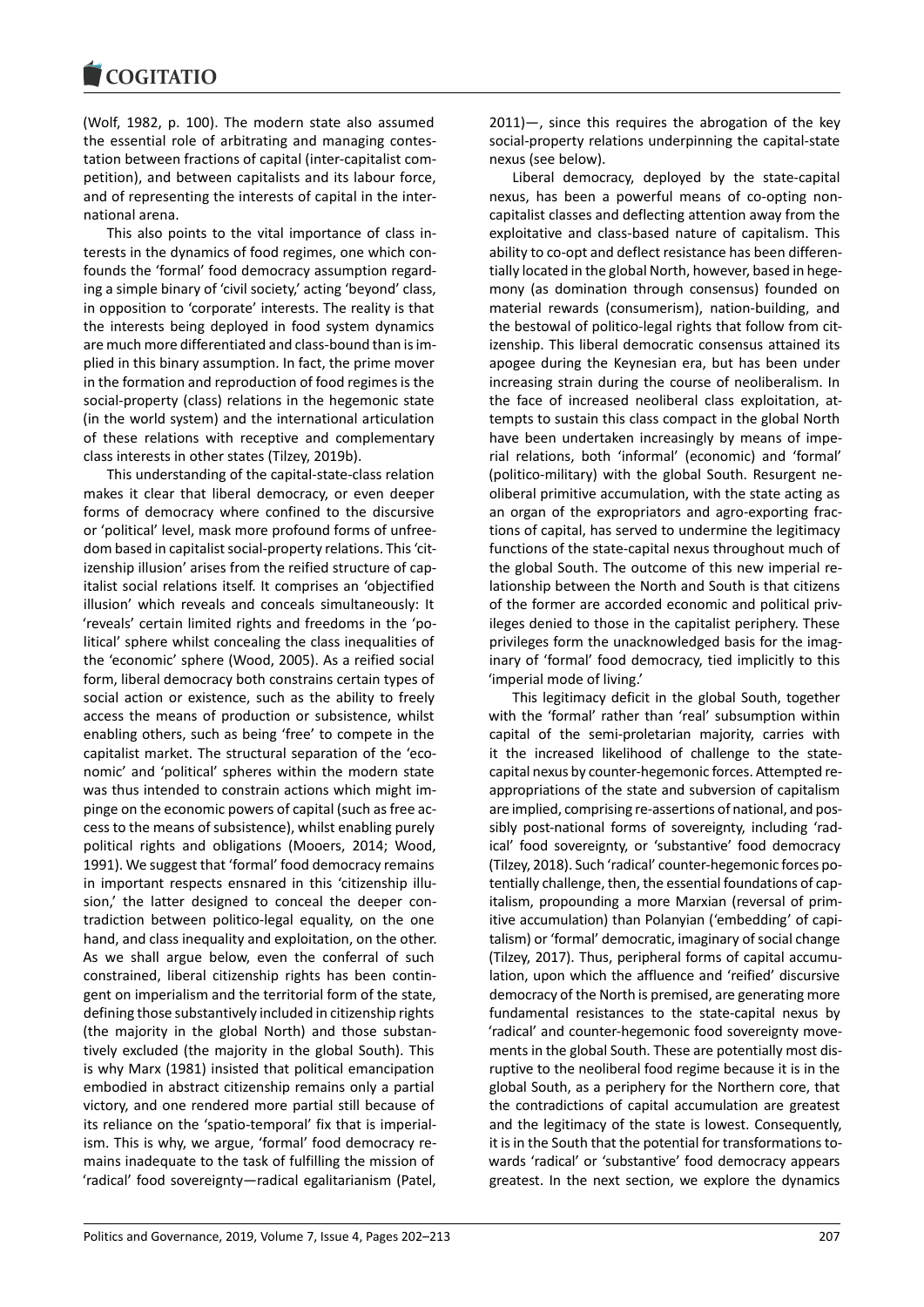of these counter-hegemonic resistances in relation to the Latin American states of Bolivia and Ecuador.

# **4. The Prospects for Food Sovereignty as Counter-Hegemony: Experiences from Latin America and Lessons for 'Food Democracy'**

Counter-hegemony is here taken to mean opposition to, and autonomy from, the state-capital nexus―that is, from capitalism and its material and discursive supporting structures within the modern state, as 'modern sovereignty,' including that of 'formal' democracy. 'Radical' food sovereignty, as the ability to produce essential use values unmediated by the capitalist market, comprises a foundational element of such counterhegemony, as agrarian democracy. Crucial here, then also, is how we choose to define capitalism and its relation to the modern state because this definition will influence deeply how we envisage counter-hegemony as emancipatory politics. The essential point here is that participative democracy should be integral to, not independent from, the process of fundamental change away from capitalist social-property relations. In other words, 'political' emancipation will be less than meaningful unless undertaken in conjunction with 'economic' emancipation.

The definition of such counter-hegemony preferred here derives from the school of so-called 'political Marxism,' exemplified in the work of Brenner (1977, 1985), Wood (1995, 2009), and Mooers (1991), particularly. This approach has much in common with Gramscian and Poulantzian theory (see Poulantzas, 1978), with an emphasis on class dynamics and socialproperty relations within the state as key explanatory factors, whilst seeking to situate these dynamics within the wider enabling and constraining political economy of the world capitalist core-periphery structure (see Tilzey, 2018, for full delineation of this approach). Following 'political Marxism' (see Tilzey, 2017, 2018; Vergara-Camus, 2014), we can understand capitalism as the contradictory combination of a set of social relations characterized by:

- The separation, wholly or partially, of workers from their means of production;
- Market dependence of producers (the compulsion to depend on a competitive market for the reproduction either of the worker [and family] or of the capitalist enterprise);
- The dominance of absolute private property (the extirpation of common rights in land, and the determination of the right to land only through the capitalist market and, therefore, the alienability of land through its commodification);
- The compulsive imperative of competition among producers (both workers and capitalists);
- The separation of the 'economic' from the 'political' in the form of the modern, capitalist state;
- Commodity fetishism and the compulsion to produce ever more commodities, with severe adverse implications for biophysical fabric of the planet;
- The predominance of exchange value over usevalue since surplus value extracted from workers is contained in commodities sold on the market.

The loss of the labourer's control over his/her labour power that is entailed in the expropriation of labourers from their means of production through the process of 'primitive accumulation' is, as we have seen, the absolutely key element in the emergence of the above characteristics. It is the obstruction or reversal of this process of primitive accumulation that comprises, as suggested, the absolutely key demand and desire of counterhegemonic peasant forces in the global South―this demand and desire persists because the majority of subalterns in the global South are semi-proletarians, still retaining some access to land, however inadequate this may be (they are *formally*, rather than *really*, subsumed within capitalist relations of production, the latter condition applying to proletarians). Such direct access to non-commodified land exemplifies a form of production in which the labourer (semi-proletarian) still controls his/her labour power and, to some extent, the degree and form of integration into the market. Thus, semi-proletarian peasants, even those who depend on the market for the fulfilment of a significant element of their subsistence needs, have more room for manoeuvre (more 'autonomy'), through the adjustment of production and consumption, than their fully proletarianized counterparts (Vergara-Camus, 2014). Under the prevailing conditions of precarity and 'jobless growth,' such autonomy, even if partial, is greatly valued. Unsurprisingly, the aspiration of many under such circumstances is to secure greater autonomy from the capitalist market, in other words, to secure greater access to land in order to achieve self-sufficiency in the production of basic use values such as food. The aspiration, in other words, is to secure a relation to the market that is one of *opportunity*, not of *compulsion*. Such a condition might be described variously as one of radical food sovereignty, agrarian democracy, or what we have elsewhere termed livelihood sovereignty (Tilzey, 2018).

The desire for agrarian democracy has indeed become ever more insistent as the contradictions of neoliberalism have mounted and the proletariat has increasingly acquired the status of a precariat. Access to land, however limited, often provides, under these conditions, the only real element of livelihood security. Thus, struggles in the countryside and in the city often have an essentially peasant character due to the incapacity of 'disarticulated' development (de Janvry, 1981) to provide salaried employment (real subsumption) as a viable alternative to secure the means of livelihood. Both peasants and workers seek refuge in the peasant situation, therefore, that is, in the auto-production of use values, to the greatest degree possible, to meet funda-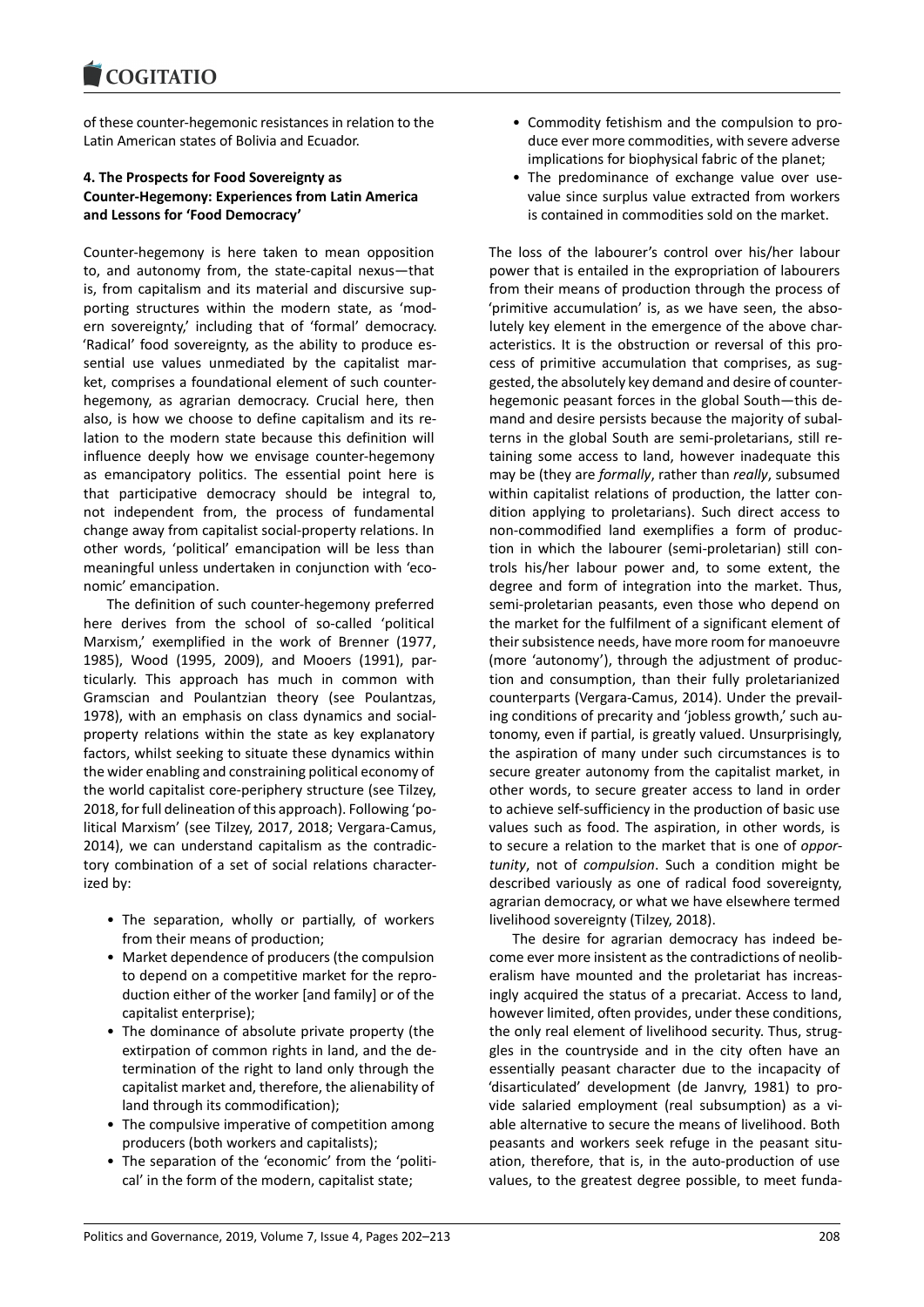

mental needs. The rise of indigenous and ecological consciousness since the 1990s, and the simultaneous delegitimation of capitalist modernism, have served only to reinforce the hunger for land and aversion to full proletarianization (Moyo & Yeros, 2005). Thus, the resolution of the unresolved agrarian question of the peasantry in much of the global South, particularly in the current ecologically constrained and increasingly volatile conjuncture, seems more than ever to be, of necessity, agrarian and peasant in nature. In this, the potential for mass mobilization on the part of the middle/lower peasantries, the precariat, and indigenous groups, for an agrarian solution to the contradictions, 'political' and 'ecological,' of capitalism (expressed in ongoing primitive accumulation) does not seem unrealistic. Indeed, the history of 'peasant wars' (Wolf, 1999), including the recent wave of anti-neoliberal uprisings in Bolivia, Ecuador, Nepal and elsewhere, indicate ample precedent for this (Moyo & Yeros, 2005).

The point to be emphasized here is that, because of the operation of the 'imperial mode of living,' radical change is most likely to occur in the 'peripheries' of the capitalist world system. No inevitability or teleology is implied here, of course, and this assertion is most definitely not a manifesto for 'sitting back and waiting' for radical change to emerge from the global South. It is simply to identify where the potential agents of radical change are differentially located, and the great difficulty in getting radical messages to resonate with the majority in the imperium, where this majority's livelihood and imaginary are so deeply embroiled in a normalized 'imperial mode of living,' including that of liberal democracy. Indeed, the capacity of the state-capital nexus to subvert counter-hegemony, both through consumerism and 'formal' democracy, is amply demonstrated even in the global South, where we may point to the experiences of radical food sovereignty movements over the 'progressive' cycle of the Latin American 'pink tide' states.

Thus, the 1990s and 2000s saw widespread resistance in Latin America to the socially polarizing consequences of neoliberalism and to the progressive loss of national sovereignty (including sovereignty over food) that accompanied neo-imperial dependent 'development' (Veltmeyer & Petras, 2000). Bolivia and Ecuador are exemplary 'pink tide' states where 'radical' forces, comprising middle/lower peasantry, semi-proletarians, proletarians and landless, and indigenous people, engaged in what proved to be a fateful alliance with 'progressive' national bourgeoisie and upper peasantry to displace neoliberalism, only to install national-popular regimes of reformist capitalism (note that our class analytical frame does not homogenize the peasantry, as does the 'populist' framework of McMichael, 2013, and others). Both states have a new commitment to greater state guidance and interventionism in the economy, to national food sovereignty (albeit largely rhetorical), formal democracy, and to the introduction of social programmes to alleviate the severe income disparities of the

neoliberal era. Funds for the latter, however, are predicated on the proceeds of the 'new' extractivism of minerals, fossil-fuels, and agri-fuels, offered by the emergence of sub-imperial states, notably China (Veltmeyer & Petras, 2014). These funds have been deployed to subsidize welfarism and infrastructure projects, placating counter-hegemonic constituencies, whose demands for radical land redistribution and land rights remain largely unmet. These 'national-popular' regimes have expanded and deepened liberal democracy, at least temporarily, but have failed meaningfully to challenge capitalist socialproperty relations (Tilzey, 2019a).

Thus, in Bolivia, a broad coalition of peasant, indigenous, and worker organizations (*Pacto de Unidad*) succeeded in overthrowing the neoliberal regime in 2003 and installing Evo Morales' MAS (*Movimiento al Socialismo*) party in power from 2005. Inter alia, these organizations sought an 'agrarian revolution,' entailing massive redistribution of land away from the oligarchy and in favour of the peasantry. The success of MAS was also dependent, however, on the support of the national bourgeoisie and the upper peasantry, and it was these constituencies which came to define MAS policies as national-popular capitalism, rather than an (agro)ecologically-based socialism. MAS came to be a regime which pursued a sub-hegemonic, or populist, programme of capitalist reformism, placating its counter-hegemonic constituency through welfarism, anti-imperial rhetoric, and the conferral of enhanced 'formal' democratic rights, and soothing the landed oligarchy through accelerated agri-food extractivism and effective exemption from agrarian reform (McKay, 2017; Tilzey, 2019a; Webber, 2017; see Catacora-Vargas et al., 2017, for status of agroecology in Bolivia).

The experience of Ecuador is very similar. The period leading up to 2006 saw counter-hegemonic social movements presenting a powerful challenge to neoliberalism. These movements, comprising the *Mesa Agraria*, signed an agreement with the future president Rafael Correa (a middle-class populist), in which he gave a commitment to initiate, upon election, an 'agrarian revolution' based on the peasant/indigenous movement demand for 'radical' food sovereignty. This was to be centred on the democratization of land access, and on state resources for the revival and stimulation of the 'peasant' economy (Clark, 2017; Giunta, 2014). Again, like Morales in Bolivia, however, it was never Correa's intention to challenge capitalist social-property relations. As in Bolivia, this was to be a national-popular, capitalist-reformist regime. Its populism pivoted on the nationally-focused bourgeoisies' and petty bourgeois class fractions' easy co-optation of the 'progressive' tendency within the food sovereignty movement, and the neutralization of the 'radical' tendency through social welfare payments, construction projects funded by extractivism, and a preoccupation with formal democratic process. The regime also placated the landed oligarchy by effectively exempting it from the 'agrarian revolution,' a revolution which, how-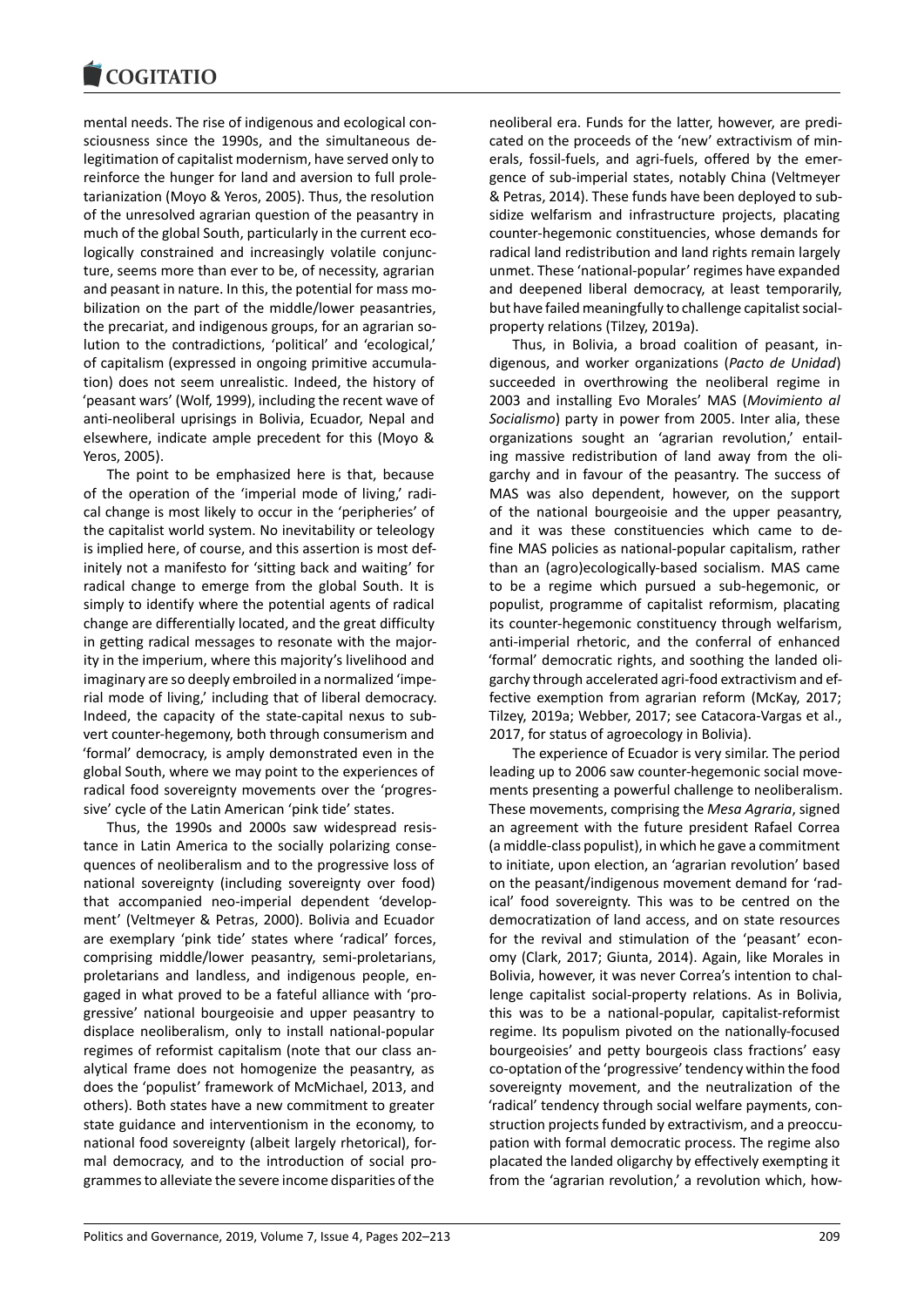

ever, has largely failed to materialize (Henderson, 2017; Intriago et al., 2017; Tilzey, 2019a).

These states, in their ability to subvert counterhegemony through consumerism, welfarism, and formal democracy, thus represent, in microcosm (albeit as a pale reflection of), the 'imperial mode of living.' Nonetheless, this ability to subvert and co-opt is timelimited, being dependent on the non-renewable character of neo-extractivism and the ecological despoliation that this entails. With counter-hegemonic demands for an 'agrarian revolution' unmet, the exhaustion of resources and soils through extractivism will presage dwindling funds for the 'compensatory' capitalist state, the unravelling of fragile populist alliances, and a resurgence of 'radical' resistance. This time around, the scarcity of 'ecological surplus' from extractivism will severely curtail the ability of the state-capital nexus to deflect counterhegemonic forces from seeking an agroecological and peasant-based resolution of the agrarian question―a reversal of 'primitive accumulation' to address both rural and urban precarity through 'livelihood sovereignty' (Tilzey, 2018, 2019a).

The experiences of the MST (*Movimiento de Trabajadores Rurales sin Tierra*) in Bolivia are exemplary in this regard and may constitute a model which has the potential to be 'scaled-up' in the event of (and, of course, to contribute to), the demise of the state-capital nexus. The dynamics of this movement help us to identify a strategy of emancipatory rural politics whereby counterhegemony, as food and livelihood sovereignty (agrarian democracy), may be implanted at 'local' level as a form of 'autonomy' (confronting 'capitalism from below'), whilst, simultaneously, recognizing the need to engage the state ('capitalism from above') to secure a more generalized form of autonomy. The MST seems to embody a 'dual strategy' approach, exploiting current opportunities for autonomy where possible, whilst amplifying the struggle for deeper and wider transformation through appropriation and subversion of the state-capital nexus itself. It also seems to represent the kind of 'radical' food sovereignty, or agrarian democracy, which we have identified in this article as counter-hegemony. Thus, the MST has embraced radical, participatory democracy, advocating collective ownership of land, and drawing on, while 'reinventing,' communal traditions inspired by the pre-Columbian *ayllu* (Fabricant, 2012). This, in short, entails a *decommodification* of livelihoods, most importantly by subverting, *materially* as well as ideologically, capitalist social-property relations. The reversal of primitive accumulation, through access to land, represents the preeminent prerequisite of this. This, in effect, is to invoke a Marxian, rather than a Polanyian, response to capitalist social-property relations through decommodification (see Vail, 2010, for more general discussion).

The MST has built an organizational structure that is democratic and participatory, capable of creating order and holding leaders and rank-and-file to account through collective governance (Fabricant, 2012). This is a form

of grassroots citizenship, inspired by, but also reconfiguring, Andean principles of autonomy, self-governance, and participatory democracy. This stands in contrast to liberal citizenship as individualism, 'given' to members as a right by the state. The Andean ideal of the *ayllu*, imagined as community-held land and collective forms of governance and control, has become the principal framework for governing MST settlements. These modern *ayllus* are characterized by nucleated settlements, communal landholdings, rotational political and administrative offices, land redistribution, and rural tax collection. The MST has adapted the *ayllu* model to structure their political organization at the community, regional, and national levels. The state has fractionalized land and territory through a model of citizenship that has assigned absolute property rights to individuals, thus dichotomizing the 'political' and the 'economic' (Hylton & Thomson, 2007). The MST asserts, by contrast, that complete dominion over land by an individual or group is itself illegitimate. Rather, land is a collective right and should entail *stewardship* rather than absolute dominion. The occupation of land signifies reclaiming and re-territorializing indigenous/peasant control and autonomy over land and other critical resources (Fabricant, 2012). The dynamic relationship between territorial autonomy and the ability to provide a political infrastructure that sustains humanity is designated by indigenous conceptualizations such as *buen vivir*, a reintegration of the 'political,' the 'economic,' and the 'ecological' (Tilzey, 2017). The MST's idea of food sovereignty and agroecology is deeply embedded in collaborative and collective forms of production. The MST has revived and politicized essentialized notions of Andean rural culture by establishing *ayni* (reciprocity) and *minka* (exchange) as forms of resistance to the capitalist, large-scale, agro-industrial production of the oligarchy (Fabricant, 2012). In their re-appropriation of this cultural model as antithetical to capitalism, the MST affirms the social, collective, and reciprocal forms of production, in which all members of the community benefit from family farming.

The MST has, however, been successful in establishing such settlements only in a small number of cases by exploiting a legal loophole which enables squatters to file a petition for ownership where the land in question is not being put to socially productive use (Fabricant, 2012). The MST is painfully aware, however, that such autonomy as exists in these small number of successful cases is founded on a fragile legal loophole within a more generalized system of absolute property rights which the capitalist state is committed to uphold (Tilzey, 2019a). It recognizes, therefore, that a far greater, and more thoroughgoing, transformation of social-property relations is required if its model of *ayllu*-inspired autonomy for the landless and land-poor peasantry is to be more widely implanted. This serves perhaps to highlight the limitations of autonomism (and 'formal' food democracy) as a doctrine that assumes that real change can occur 'without taking power' or, in other words, with-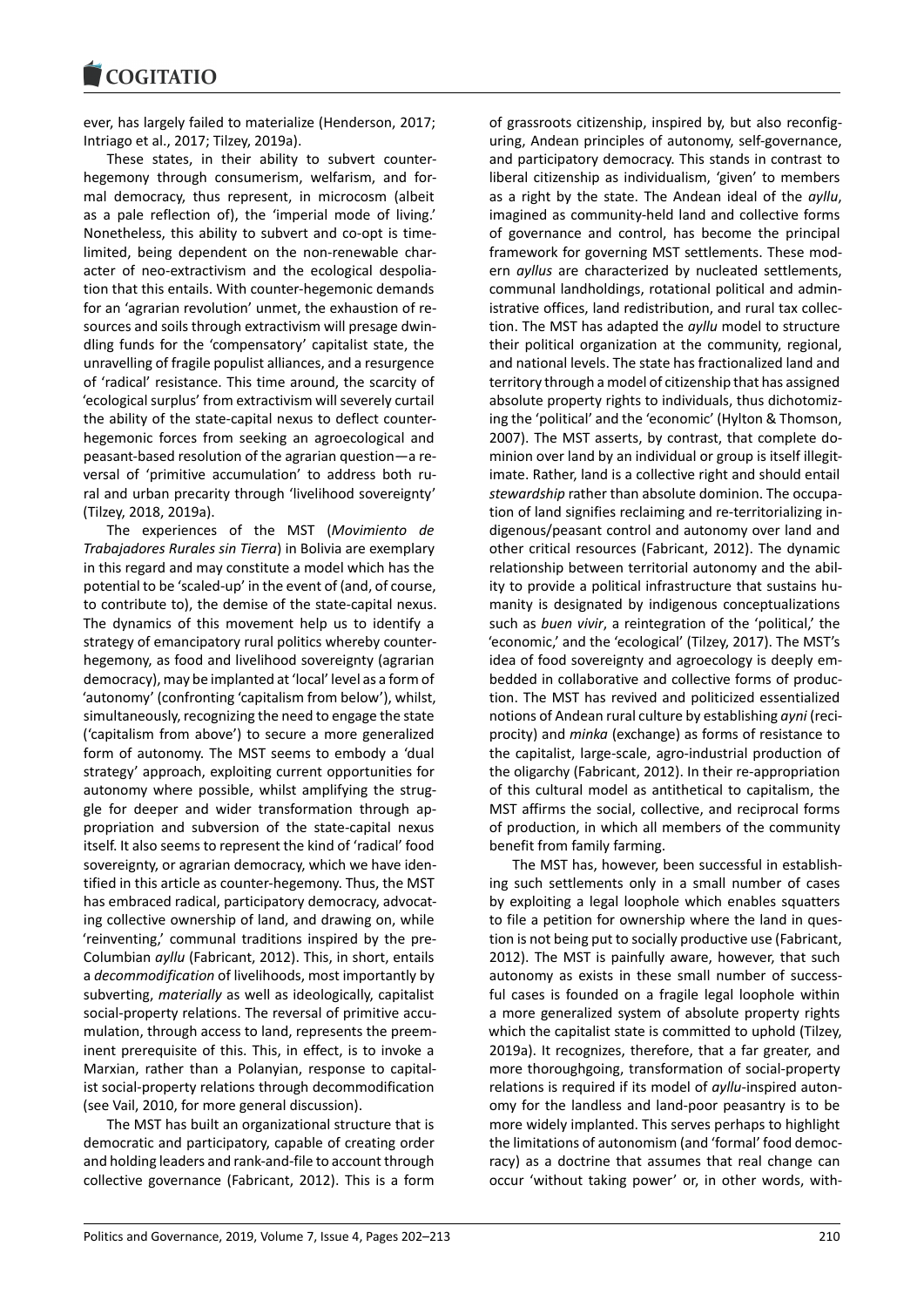

out addressing the causal basis of poverty, marginalization and ecological despoliation generated by 'capitalism from above,' orchestrated by the state. This is recognized by the MST. While seizing all the opportunities available at the local level to secure access to land and institute collective ways of life as food sovereignty, the MST recognizes that the limits to this strategy are defined precisely by the forces of unsustainability that need to be confronted. This confrontation can occur only if the struggle is taken to the state by means of a dual strategy designed fundamentally to transform capitalist social-property relations.

#### **5. Conclusion**

The experiences of Bolivia and Ecuador serve to demonstrate just how challenging it is for counter-hegemonic social movements to displace the state-capital nexus, even where these movements comprise the majority of the citizenry, possess clearly defined and feasible objectives for 'radical' food sovereignty, and are offered relatively insecure and inadequate welfare/employment benefits in 'compensation' for the thwarted 'agrarian revolution.' How much greater, then, are the challenges for counter-hegemony in the global North, where such movements are much more marginal, comprise a small minority of the citizenry, face severe structural obstacles to 'radical' alternatives (that consequently appear utopian), and where the aspiration and tangible reality for the majority, at least in the shorter-term, is one of relatively secure employment and consumerism within the 'imperial mode of living.' This is not to trivialize the important efforts of 'food democracy' movements in the global North, such as those involved in food cooperatives and community-supported agriculture, but merely to point up how much more work and effort are required: First, to 'visibilize' and 'de-reify' the 'imperial mode of living'; second, to avoid co-optation into the material rewards of consumerism and the ideological obfuscations of nationalism (for example, Brexit and Trumpism); and, third and perhaps most important, to address the immense structural constraints presented by deeply entrenched private property rights, the separation of the citizen majority from the means of livelihood, and the commodification of those means of livelihood (notably land) such that they are unavailable other than to a wealthy few. Part of this work is to politicize, rather than to construe as 'evolutionary' inevitability, the phenomenon of primitive accumulation (that is, the historical and forced separation of the majority from their means of livelihood), and to lay bare the 'predication' of the imperial mode of living, and the preoccupation with formal rights and democracy, upon the perpetuation of this phenomenon throughout much of the global South today. This is simultaneously to reformulate the problem of 'food democracy' as an issue, not merely of deepening and extending democracy around principle of 'right to food,' but also of challenging the capitalist social-property relations which

underlie social inequality and ecological unsustainability. This, ultimately, is a question of redressing primitive accumulation, through 'radical' food sovereignty as agrarian democracy.

#### **Acknowledgments**

The author would like to acknowledge the very helpful comments of two anonymous referees and the editors on an earlier draft of this article. He would also like to thank the editors for inviting him to contribute to this thematic issue. Finally, he would like to acknowledge the financial support of CAWR, Coventry University in the publication of this article.

# **Conflict of Interests**

The author declares no conflict of interests.

#### **References**

- Altieri, M. A., & Toledo, V. M. (2011). The agroecological revolution in Latin America: Rescuing nature, ensuring food sovereignty and empowering peasants. *The Journal of Peasant Studies*, *38*, 587–612.
- Bernstein, H. (2010). *The class dynamics of agrarian change*. Halifax: Fernwood.
- Bieler, A., & Morton, A. (2004). A critical theory route to hegemony, world order and historical change: Neo-Gramscian perspectives in International Relations. *Capital and Class*, *82*(Spring), 85–113.
- Bornemann, B., & Weiland, S. (2019). Empowering people: Democratising the food system? Exploring the democratic potential of food-related empowerment forms. *Politics and Governance*, *7*(4), 105–118.
- Boyer, R., & Saillard, Y. (Eds.). (2002). *Regulation theory: The state of the art*. London: Routledge.
- Brand, U., & Wissen, M. (2018). *The limits to capitalist nature: Theorizing and overcoming the imperial mode of living*. London: Rowman and Littlefield.
- Brenner, R. (1977). The origins of capitalist development: A critique of Neo-Smithian Marxism. *New Left Review*, *104*, 25–93.
- Brenner, R. (1985). The agrarian roots of European capitalism. In T. Aston & C. Philpin (Eds.), *The Brenner debate: Agrarian class structure and economic development in pre-industrial Europe* (pp. 213–328). Cambridge: Cambridge University Press.
- Caffentzis, G. (2010). The future of 'The Commons': Neoliberalism's 'plan B' or the original disaccumulation of capital? *New Formations*, *69*, 23–41.
- Catacora-Vargas, G., Piepenstock, A., Sotomayor, C., Cuentas, D., Cruz, A., & Delgado, F. (2017). Brief historical review of agroecology in Bolivia. *Agroecology and Sustainable Food Systems*, *41*(3/4), 429–447.
- Clark, P. (2017). Neo-developmentalism and a "vía campesina" for rural development: Unreconciled projects in Ecuador's citizen's revolution. *Journal of*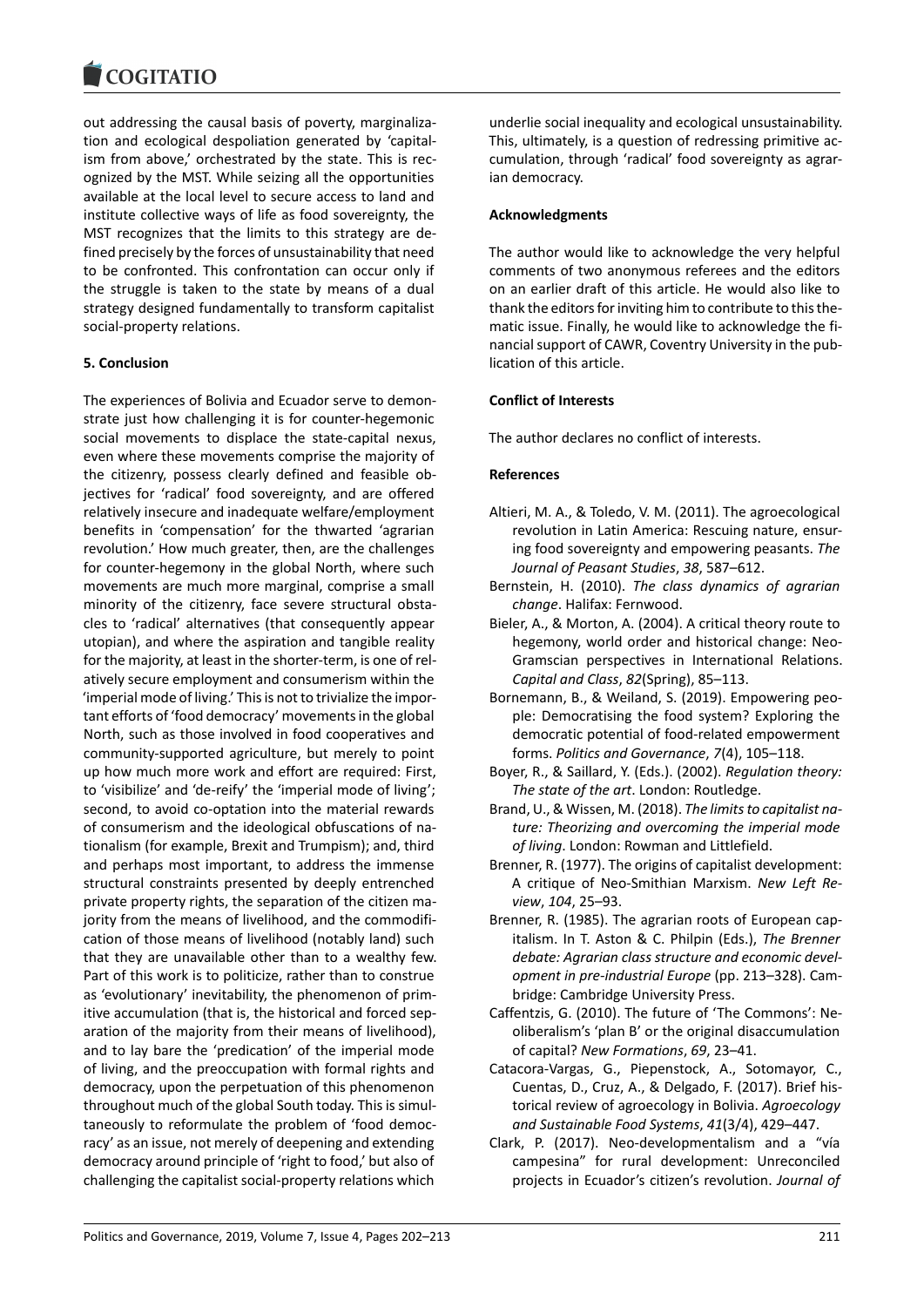*Agrarian Change*, *17*(2), 348–364.

**COGITATIO** 

- Cox, R. (1993). Gramsci, hegemony, and international relations: An essay in method. In S. Gill (Ed.), *Gramsci, historical materialism, and international relations* (pp. 49–66). Cambridge: Cambridge University Press.
- de Janvry, A. (1981). *The agrarian question and reformism in Latin America*. Baltimore, MD: Johns Hopkins University Press.
- Dryzek, J. (2000). *Deliberative democracy and beyond: Liberals, critics, contestations*. London: Oxford University Press.
- Fabricant, N. (2012). *Mobilizing Bolivia's displaced: Indigenous politics and the struggle over land*. Chapel Hill, NC: University of North Carolina Press.
- Federici, S., & Caffentzis, G. (2014). Commons against and beyond capitalism. *Community Development Journal*, *49*, 92–105.
- Giunta, I. (2014). Food sovereignty in Ecuador: Peasant struggles and the challenges of institutionalization. *The Journal of Peasant Studies*, *41*(6), 1201–1224.
- Gramsci, A. (1971). *Selections from the prison notebooks*. New York, NY: International Publishers.
- Habermas, J. (1996). *Between facts and norms: Contributions to a discourse theory of law and democracy*. Cambridge, MA: MIT Press.
- Hardt, M., & Negri, A. (2000). *Empire*. Cambridge, MA: Harvard University Press.
- Hassanein, N. (2008). Locating food democracy: Theoretical and practical ingredients. *Journal of Hunger and Environmental Nutrition*, *3*(2/3), 286–308.
- Henderson, T. (2017). State-peasant movement relations and the politics of food sovereignty in Mexico and Ecuador. *The Journal of Peasant Studies*, *44*(1), 33–55.
- Holt-Gimenez, E., & Shattuck, A. (2011). Food crises, food regimes and food movements: Rumblings of reform or tides of transformation? *The Journal of Peasant Studies*, *38*, 109–144.
- Holt-Gimenez, E., & van Lammeren, I. (2019). Can food as a commons advance food sovereignty? In J. L. Vivero-Pol, T. Ferrando, O. de Schutter, & U. Mattei (Eds.), *Routledge handbook of food as a commons* (pp. 313–328). London: Routledge.
- Hylton. F., & Thomson, S. (2007). *Revolutionary horizons: Past and present in Bolivian politics*. London: Verso.
- Intriago, R., Gortaire Amézcua, R., Bravo, E., & O'Connell, C. (2017). Agroecology in Ecuador: Historical processes, achievements, and challenges. *Agroecology and Sustainable Food Systems*, *41*(3/4), 311–328.
- Jansen, K. (2015). The debate on food sovereignty theory: Agrarian capitalism, dispossession and agroecology. *The Journal of Peasant Studies*, *42*(1), 213–232.
- Jessop, B. (2005). Critical realism and the strategicrelational approach. *New Formations*, *56*, 40–53.
- Jessop, B., & Sum, N. L. (2013). *Towards a cultural political economy: Putting culture in its place in political economy*. Cheltenham: Edward Elgar.
- Marini, R. M. (1972). Brazilian subimperialism. *Monthly*

*Review*, *23*(9), 14–24.

- Marini, R. M. (1973). *Dialéctica de la dependência* [Dialectic of dependence]. Mexico City: Editorial Era.
- Marx, K. (1981). *Capital*. London: Penguin.
- McKay, B. (2017). Agrarian extractivism in Bolivia. *World Development*, *97*(September), 199–211.
- McMichael, P. (2013). *Food regimes and agrarian questions*. Halifax and Winnipeg: Fernwood.
- Mooers, C. (1991). *The making of bourgeois Europe: Absolutism, revolution, and the rise of capitalism in England, France, and Germany*. London: Verso.
- Mooers, C. (2014). *Imperial subjects: Citizenship in an age of crisis and empire*. London: Bloomsbury.
- Moyo, S., & Yeros, P. (Eds.). (2005). *Reclaiming the land: The resurgence of rural movements in Africa, Asia, and Latin America*. London: Zed Press.
- Patel, R. (2011). What does food sovereignty look like? In H. Wittman, A. A. Desmarais, & N. Wiebe (Eds.), *Food sovereignty: Reconnecting food, nature, and community* (pp. 186–195). Oxford: Pambazuka Press.
- Perelman, M. (2000). *The invention of capitalism: Classical political economy and the secret history of primitive accumulation*. Durham: Duke University Press.
- Polanyi, K. (1957). *The great transformation: The political and economic origins of our time*. Boston, MA: Beacon Press.
- Potter, C., & Tilzey, M. (2005). Agricultural policy discourses in the European post-Fordist transition: Neoliberalism, neomercantilism and multifunctionality. *Progress in Human Geography*, *29*(5), 581–600.
- Poulantzas, N. (1978). *State, power, socialism*. London: Verso.
- Ribot, J., & Peluso, N. (2003). A theory of access. *Rural Sociology*, *68*(2), 153–181.
- Taylor, P. (1994). The state as container: Territoriality in the modern world-system. *Progress in Human Geography*, *18*, 151–162.
- Thompson, E. P. (1991). *The making of the English working class*. London: Penguin Books.
- Tilzey, M. (2017). Reintegrating economy, society, and environment for cooperative futures: Polanyi, Marx, and food sovereignty. *Journal of Rural Studies*, *53*(July), 317–334.
- Tilzey, M. (2018). *Political ecology, food regimes, and food sovereignty: Crisis, resistance, and resilience*. London: Palgrave Macmillan.
- Tilzey, M. (2019a). Authoritarian populism and neoextractivism in Bolivia and Ecuador: The unresolved agrarian question and the prospects for food sovereignty as counter-hegemony. *The Journal of Peasant Studies*, *46*(3), 626–652.
- Tilzey, M. (2019b). Food regimes, state, capital, and class: Friedmann and McMichael revisited. *Sociologia Ruralis*, *59*(2), 230–254.
- Vail, J. (2010). Decommodification and egalitarian political economy. *Politics & Society*, *38*(3), 310–346.
- van Apeldoorn, B., de Graaff, N., & Overbeek, H. (2012). The reconfiguration of the global state-capital nexus.